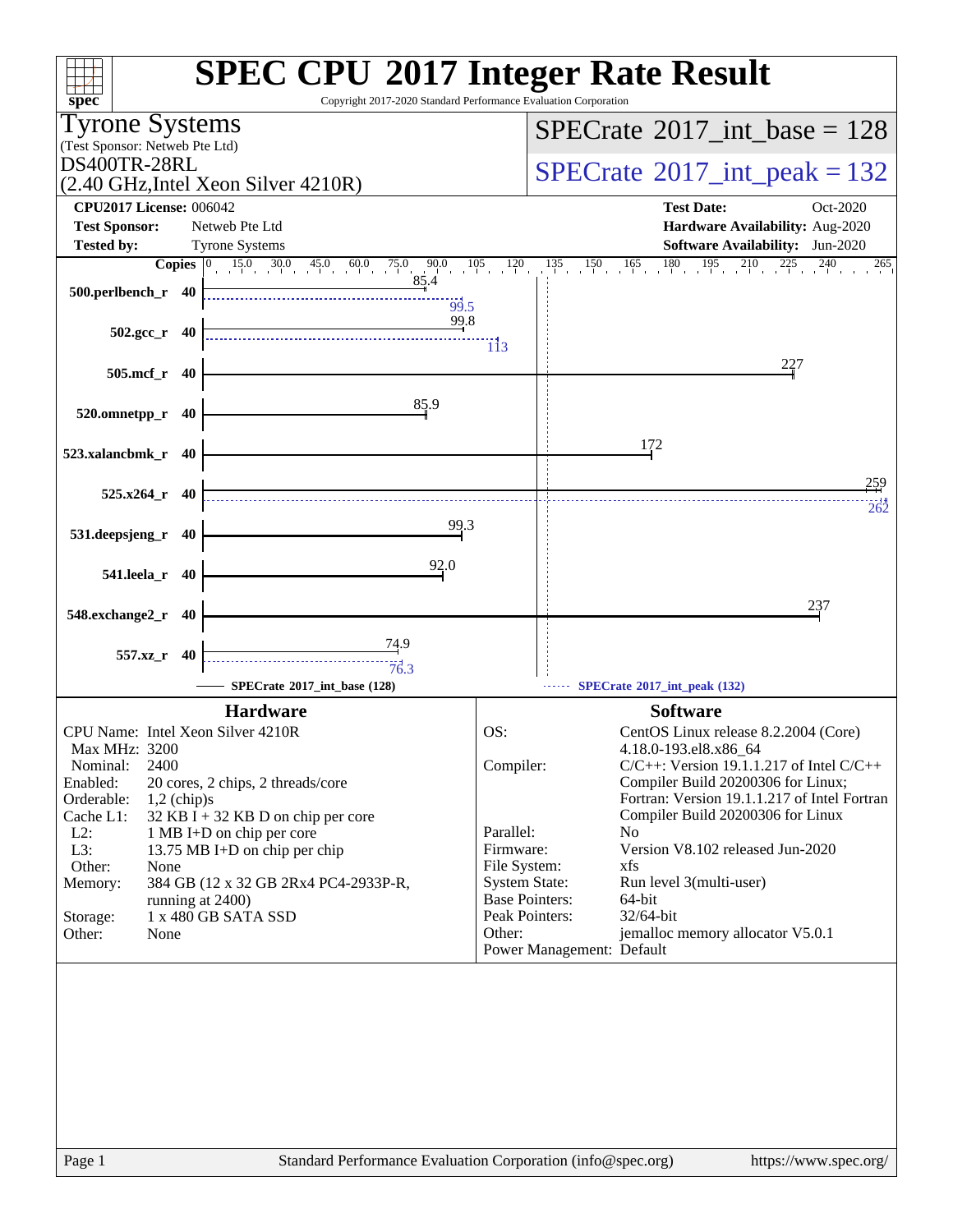Copyright 2017-2020 Standard Performance Evaluation Corporation

Tyrone Systems

**[spec](http://www.spec.org/)**

(Test Sponsor: Netweb Pte Ltd)

(2.40 GHz,Intel Xeon Silver 4210R)

### $SPECTate@2017_int\_base = 128$

 $DS400TR-28RL$ <br>(2.40 GHz Intel Xeon Silver 4210R) [SPECrate](http://www.spec.org/auto/cpu2017/Docs/result-fields.html#SPECrate2017intpeak)®[2017\\_int\\_peak = 1](http://www.spec.org/auto/cpu2017/Docs/result-fields.html#SPECrate2017intpeak)32

**[CPU2017 License:](http://www.spec.org/auto/cpu2017/Docs/result-fields.html#CPU2017License)** 006042 **[Test Date:](http://www.spec.org/auto/cpu2017/Docs/result-fields.html#TestDate)** Oct-2020 **[Test Sponsor:](http://www.spec.org/auto/cpu2017/Docs/result-fields.html#TestSponsor)** Netweb Pte Ltd **[Hardware Availability:](http://www.spec.org/auto/cpu2017/Docs/result-fields.html#HardwareAvailability)** Aug-2020 **[Tested by:](http://www.spec.org/auto/cpu2017/Docs/result-fields.html#Testedby)** Tyrone Systems **[Software Availability:](http://www.spec.org/auto/cpu2017/Docs/result-fields.html#SoftwareAvailability)** Jun-2020

### **[Results Table](http://www.spec.org/auto/cpu2017/Docs/result-fields.html#ResultsTable)**

|                                     | <b>Base</b>   |                |       |                | <b>Peak</b> |                |       |               |                |              |                |              |                |                 |
|-------------------------------------|---------------|----------------|-------|----------------|-------------|----------------|-------|---------------|----------------|--------------|----------------|--------------|----------------|-----------------|
| <b>Benchmark</b>                    | <b>Copies</b> | <b>Seconds</b> | Ratio | <b>Seconds</b> | Ratio       | <b>Seconds</b> | Ratio | <b>Copies</b> | <b>Seconds</b> | <b>Ratio</b> | <b>Seconds</b> | <b>Ratio</b> | <b>Seconds</b> | <b>Ratio</b>    |
| $500$ .perlbench r                  | 40            | 751            | 84.8  | 746            | 85.4        | 744            | 85.6  | 40            | 639            | 99.6         | 640            | 99.5         | 640            | 99.5            |
| 502.gcc_r                           | 40            | 567            | 99.8  | 567            | 99.8        | 566            | 100   | 40            | 500            | <b>113</b>   | 501            | 113          | 500            | $\overline{13}$ |
| $505$ .mcf r                        | 40            | 285            | 227   | 286            | 226         | 285            | 227   | 40            | 285            | 227          | 286            | 226          | 285            | 227             |
| 520.omnetpp_r                       | 40            | 610            | 86.0  | 616            | 85.1        | 611            | 85.9  | 40            | 610            | 86.0         | 616            | 85.1         | 611            | 85.9            |
| 523.xalanchmk r                     | 40            | 245            | 172   | 245            | 172         | 245            | 172   | 40            | 245            | 172          | 245            | 172          | 245            | 172             |
| 525.x264 r                          | 40            | 275            | 255   | 269            | 261         | 271            | 259   | 40            | 269            | 260          | 267            | 262          | 267            | 263             |
| 531.deepsjeng_r                     | 40            | 462            | 99.2  | 461            | 99.4        | 462            | 99.3  | 40            | 462            | 99.2         | 461            | 99.4         | 462            | 99.3            |
| 541.leela r                         | 40            | 720            | 92.0  | 720            | 92.0        | 720            | 92.0  | 40            | 720            | 92.0         | 720            | 92.0         | 720            | 92.0            |
| 548.exchange2 r                     | 40            | 443            | 237   | 443            | 237         | 443            | 237   | 40            | 443            | 237          | 443            | 237          | 443            | 237             |
| 557.xz r                            | 40            | 577            | 74.9  | 577            | 74.9        | 578            | 74.8  | 40            | 566            | 76.3         | 566            | 76.3         | 566            | 76.3            |
| $SPECrate^{\otimes}2017$ int base = |               |                | 128   |                |             |                |       |               |                |              |                |              |                |                 |

**[SPECrate](http://www.spec.org/auto/cpu2017/Docs/result-fields.html#SPECrate2017intpeak)[2017\\_int\\_peak =](http://www.spec.org/auto/cpu2017/Docs/result-fields.html#SPECrate2017intpeak) 132**

Results appear in the [order in which they were run.](http://www.spec.org/auto/cpu2017/Docs/result-fields.html#RunOrder) Bold underlined text [indicates a median measurement.](http://www.spec.org/auto/cpu2017/Docs/result-fields.html#Median)

#### **[Compiler Notes](http://www.spec.org/auto/cpu2017/Docs/result-fields.html#CompilerNotes)**

The inconsistent Compiler version information under Compiler Version section is due to a discrepancy in Intel Compiler. The correct version of C/C++ compiler is: Version 19.1.1.217 Build 20200306 Compiler for Linux The correct version of Fortran compiler is: Version 19.1.1.217 Build 20200306 Compiler for Linux

#### **[Submit Notes](http://www.spec.org/auto/cpu2017/Docs/result-fields.html#SubmitNotes)**

 The numactl mechanism was used to bind copies to processors. The config file option 'submit' was used to generate numactl commands to bind each copy to a specific processor. For details, please see the config file.

### **[Operating System Notes](http://www.spec.org/auto/cpu2017/Docs/result-fields.html#OperatingSystemNotes)**

Stack size set to unlimited using "ulimit -s unlimited"

#### **[Environment Variables Notes](http://www.spec.org/auto/cpu2017/Docs/result-fields.html#EnvironmentVariablesNotes)**

```
Environment variables set by runcpu before the start of the run:
LD_LIBRARY_PATH =
      "/home/cpu2017/lib/intel64:/home/cpu2017/lib/ia32:/home/cpu2017/je5.0.1-
      32"
MALLOC_CONF = "retain:true"
```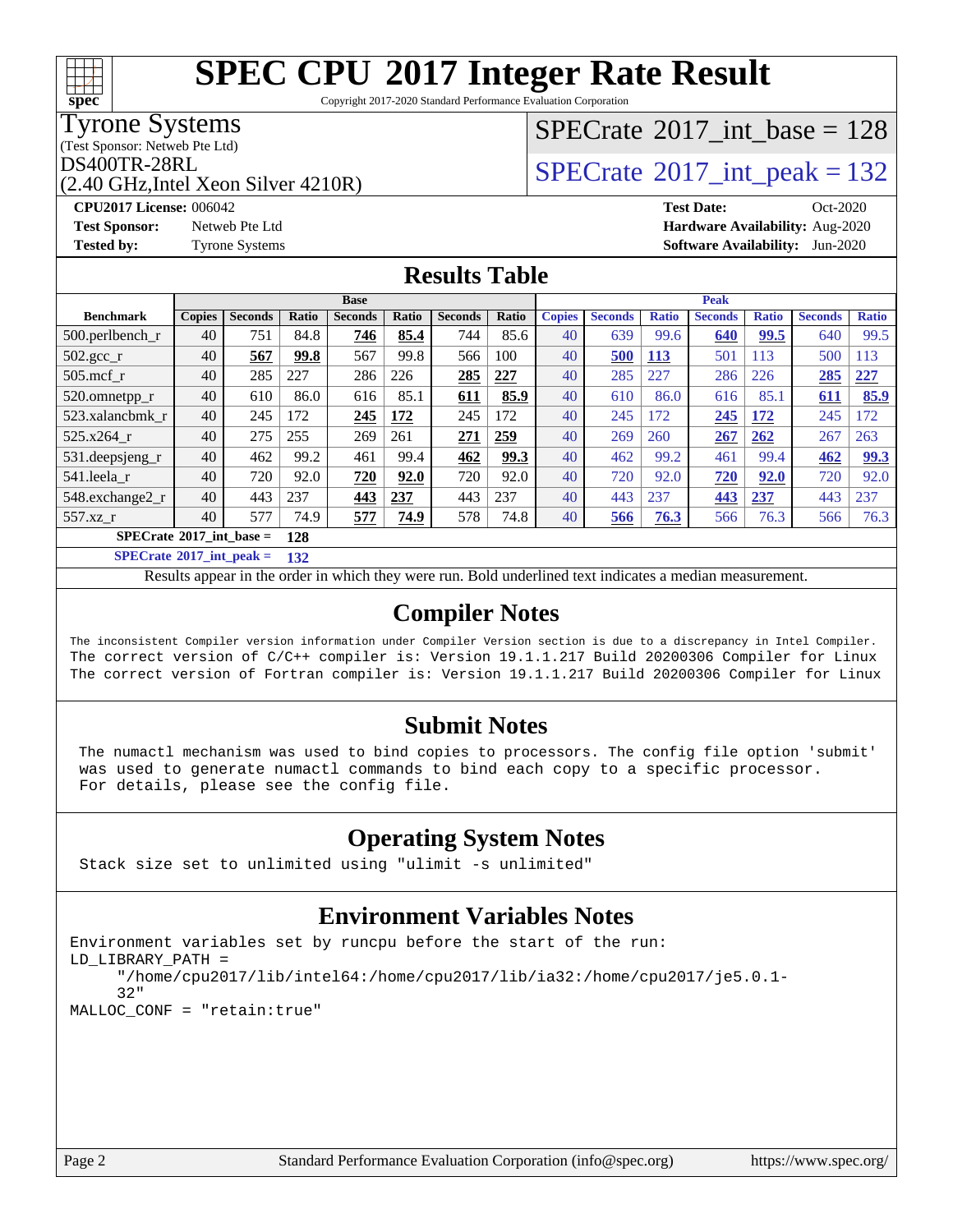#### Page 3 Standard Performance Evaluation Corporation [\(info@spec.org\)](mailto:info@spec.org) <https://www.spec.org/> **[spec](http://www.spec.org/) [SPEC CPU](http://www.spec.org/auto/cpu2017/Docs/result-fields.html#SPECCPU2017IntegerRateResult)[2017 Integer Rate Result](http://www.spec.org/auto/cpu2017/Docs/result-fields.html#SPECCPU2017IntegerRateResult)** Copyright 2017-2020 Standard Performance Evaluation Corporation (Test Sponsor: Netweb Pte Ltd) Tyrone Systems (2.40 GHz,Intel Xeon Silver 4210R)  $DS400TR-28RL$ <br> $(2.40 GHz$  Intel Year Silver 4210P)  $SPECTate$ <sup>®</sup>[2017\\_int\\_base =](http://www.spec.org/auto/cpu2017/Docs/result-fields.html#SPECrate2017intbase) 128 **[CPU2017 License:](http://www.spec.org/auto/cpu2017/Docs/result-fields.html#CPU2017License)** 006042 **[Test Date:](http://www.spec.org/auto/cpu2017/Docs/result-fields.html#TestDate)** Oct-2020 **[Test Sponsor:](http://www.spec.org/auto/cpu2017/Docs/result-fields.html#TestSponsor)** Netweb Pte Ltd **[Hardware Availability:](http://www.spec.org/auto/cpu2017/Docs/result-fields.html#HardwareAvailability)** Aug-2020 **[Tested by:](http://www.spec.org/auto/cpu2017/Docs/result-fields.html#Testedby)** Tyrone Systems **[Software Availability:](http://www.spec.org/auto/cpu2017/Docs/result-fields.html#SoftwareAvailability)** Jun-2020 **[General Notes](http://www.spec.org/auto/cpu2017/Docs/result-fields.html#GeneralNotes)** Binaries compiled on a system with 2x Intel Xeon 4214R CPU + 384 GB RAM memory using Centos 8.2 x86\_64 Transparent Huge Pages enabled by default Prior to runcpu invocation Filesystem page cache synced and cleared with: sync; echo 3> /proc/sys/vm/drop\_caches runcpu command invoked through numactl i.e.: numactl --interleave=all runcpu <etc> NA: The test sponsor attests, as of date of publication, that CVE-2017-5754 (Meltdown) is mitigated in the system as tested and documented. Yes: The test sponsor attests, as of date of publication, that CVE-2017-5753 (Spectre variant 1) is mitigated in the system as tested and documented. Yes: The test sponsor attests, as of date of publication, that CVE-2017-5715 (Spectre variant 2) is mitigated in the system as tested and documented. jemalloc, a general purpose malloc implementation built with the Centos 8.2 x86\_64, and the system compiler gcc 4.8.5 sources available from jemalloc.net or<https://github.com/jemalloc/jemalloc/releases> **[Platform Notes](http://www.spec.org/auto/cpu2017/Docs/result-fields.html#PlatformNotes)** Sysinfo program /home/cpu2017/bin/sysinfo Rev: r6365 of 2019-08-21 295195f888a3d7edb1e6e46a485a0011 running on localhost.localdomain Sat Oct 3 04:19:58 2020 SUT (System Under Test) info as seen by some common utilities. For more information on this section, see <https://www.spec.org/cpu2017/Docs/config.html#sysinfo> From /proc/cpuinfo model name : Intel(R) Xeon(R) Silver 4210R CPU @ 2.40GHz 2 "physical id"s (chips) 40 "processors" cores, siblings (Caution: counting these is hw and system dependent. The following excerpts from /proc/cpuinfo might not be reliable. Use with caution.) cpu cores : 10 siblings : 20 physical 0: cores 0 1 2 3 4 8 9 10 11 12 physical 1: cores 0 1 2 3 4 8 9 10 11 12 From lscpu: Architecture: x86\_64 CPU op-mode(s): 32-bit, 64-bit Byte Order: Little Endian  $CPU(s):$  40 On-line CPU(s) list: 0-39 **(Continued on next page)**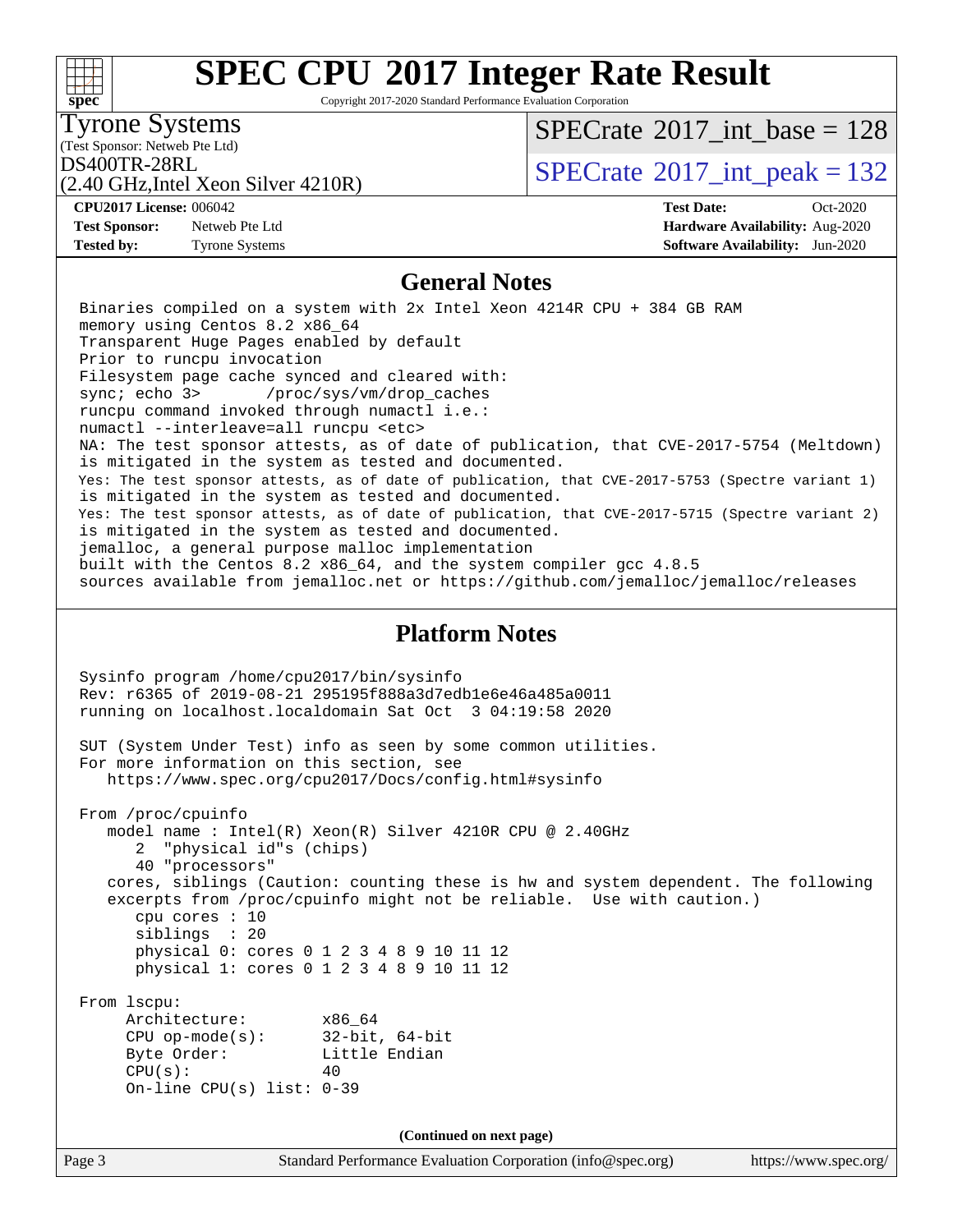# **[spec](http://www.spec.org/)**

## **[SPEC CPU](http://www.spec.org/auto/cpu2017/Docs/result-fields.html#SPECCPU2017IntegerRateResult)[2017 Integer Rate Result](http://www.spec.org/auto/cpu2017/Docs/result-fields.html#SPECCPU2017IntegerRateResult)**

Copyright 2017-2020 Standard Performance Evaluation Corporation

(Test Sponsor: Netweb Pte Ltd) Tyrone Systems

 $SPECrate$ <sup>®</sup>[2017\\_int\\_base =](http://www.spec.org/auto/cpu2017/Docs/result-fields.html#SPECrate2017intbase) 128

(2.40 GHz,Intel Xeon Silver 4210R)

 $Thmend(a)$  per core:

 $DS400TR-28RL$ <br>(2.40 GHz Intel Xeon Silver 4210R)  $SPECrate^{\circ}2017\_int\_peak = 132$  $SPECrate^{\circ}2017\_int\_peak = 132$ 

**[Tested by:](http://www.spec.org/auto/cpu2017/Docs/result-fields.html#Testedby)** Tyrone Systems **[Software Availability:](http://www.spec.org/auto/cpu2017/Docs/result-fields.html#SoftwareAvailability)** Jun-2020

**[CPU2017 License:](http://www.spec.org/auto/cpu2017/Docs/result-fields.html#CPU2017License)** 006042 **[Test Date:](http://www.spec.org/auto/cpu2017/Docs/result-fields.html#TestDate)** Oct-2020 **[Test Sponsor:](http://www.spec.org/auto/cpu2017/Docs/result-fields.html#TestSponsor)** Netweb Pte Ltd **[Hardware Availability:](http://www.spec.org/auto/cpu2017/Docs/result-fields.html#HardwareAvailability)** Aug-2020

#### **[Platform Notes \(Continued\)](http://www.spec.org/auto/cpu2017/Docs/result-fields.html#PlatformNotes)**

| THE CAUS PEL COLE.         |                                                                                      |
|----------------------------|--------------------------------------------------------------------------------------|
| $Core(s)$ per socket:      | 10                                                                                   |
| Socket(s):                 | $\overline{a}$                                                                       |
| NUMA $node(s)$ :           | $\mathfrak{D}$                                                                       |
| Vendor ID:                 | GenuineIntel                                                                         |
| CPU family:                | б.                                                                                   |
| Model:                     | 85                                                                                   |
| Model name:                | $Intel(R) Xeon(R) Silver 4210R CPU @ 2.40GHz$                                        |
| Stepping:                  | 7                                                                                    |
| CPU MHz:                   | 2832.900                                                                             |
| $CPU$ max $MHz$ :          | 3200.0000                                                                            |
| CPU min MHz:               | 1000.0000                                                                            |
| BogoMIPS:                  | 4800.00                                                                              |
| Virtualization:            | $VT - x$                                                                             |
| L1d cache:                 | 32K                                                                                  |
| Lli cache:                 | 32K                                                                                  |
| L2 cache:                  | 1024K                                                                                |
| L3 cache:                  | 14080K                                                                               |
| NUMA node0 CPU(s):         | $0 - 9$ , 20-29                                                                      |
| NUMA $node1$ $CPU(s)$ :    | $10 - 19, 30 - 39$                                                                   |
| Flaqs:                     | fpu vme de pse tsc msr pae mce cx8 apic sep mtrr pge mca cmov                        |
|                            | pat pse36 clflush dts acpi mmx fxsr sse sse2 ss ht tm pbe syscall nx pdpelgb rdtscp  |
|                            | lm constant_tsc art arch_perfmon pebs bts rep_good nopl xtopology nonstop_tsc cpuid  |
|                            | aperfmperf pni pclmulqdq dtes64 monitor ds_cpl vmx smx est tm2 ssse3 sdbg fma cx16   |
|                            | xtpr pdcm pcid dca sse4_1 sse4_2 x2apic movbe popcnt tsc_deadline_timer aes xsave    |
|                            | avx f16c rdrand lahf_lm abm 3dnowprefetch cpuid_fault epb cat_13 cdp_13              |
|                            | invpcid_single intel_ppin ssbd mba ibrs ibpb stibp ibrs_enhanced tpr_shadow vnmi     |
|                            | flexpriority ept vpid fsgsbase tsc_adjust bmil hle avx2 smep bmi2 erms invpcid rtm   |
|                            | cqm mpx rdt_a avx512f avx512dq rdseed adx smap clflushopt clwb intel_pt avx512cd     |
|                            | avx512bw avx512vl xsaveopt xsavec xgetbvl xsaves cqm_llc cqm_occup_llc cqm_mbm_total |
|                            | cqm_mbm_local dtherm ida arat pln pts hwp hwp_act_window hwp_epp hwp_pkg_req pku     |
|                            | ospke avx512_vnni md_clear flush_l1d arch_capabilities                               |
| /proc/cpuinfo cache data   |                                                                                      |
| cache size $: 14080$ KB    |                                                                                      |
|                            |                                                                                      |
|                            | From numactl --hardware WARNING: a numactl 'node' might or might not correspond to a |
| physical chip.             |                                                                                      |
| $available: 2 nodes (0-1)$ |                                                                                      |
|                            | node 0 cpus: 0 1 2 3 4 5 6 7 8 9 20 21 22 23 24 25 26 27 28 29                       |
|                            |                                                                                      |

 node 1 cpus: 10 11 12 13 14 15 16 17 18 19 30 31 32 33 34 35 36 37 38 39 node 1 size: 193503 MB node 1 free: 185729 MB node distances: node 0 1

 node 0 size: 192108 MB node 0 free: 182158 MB

**(Continued on next page)**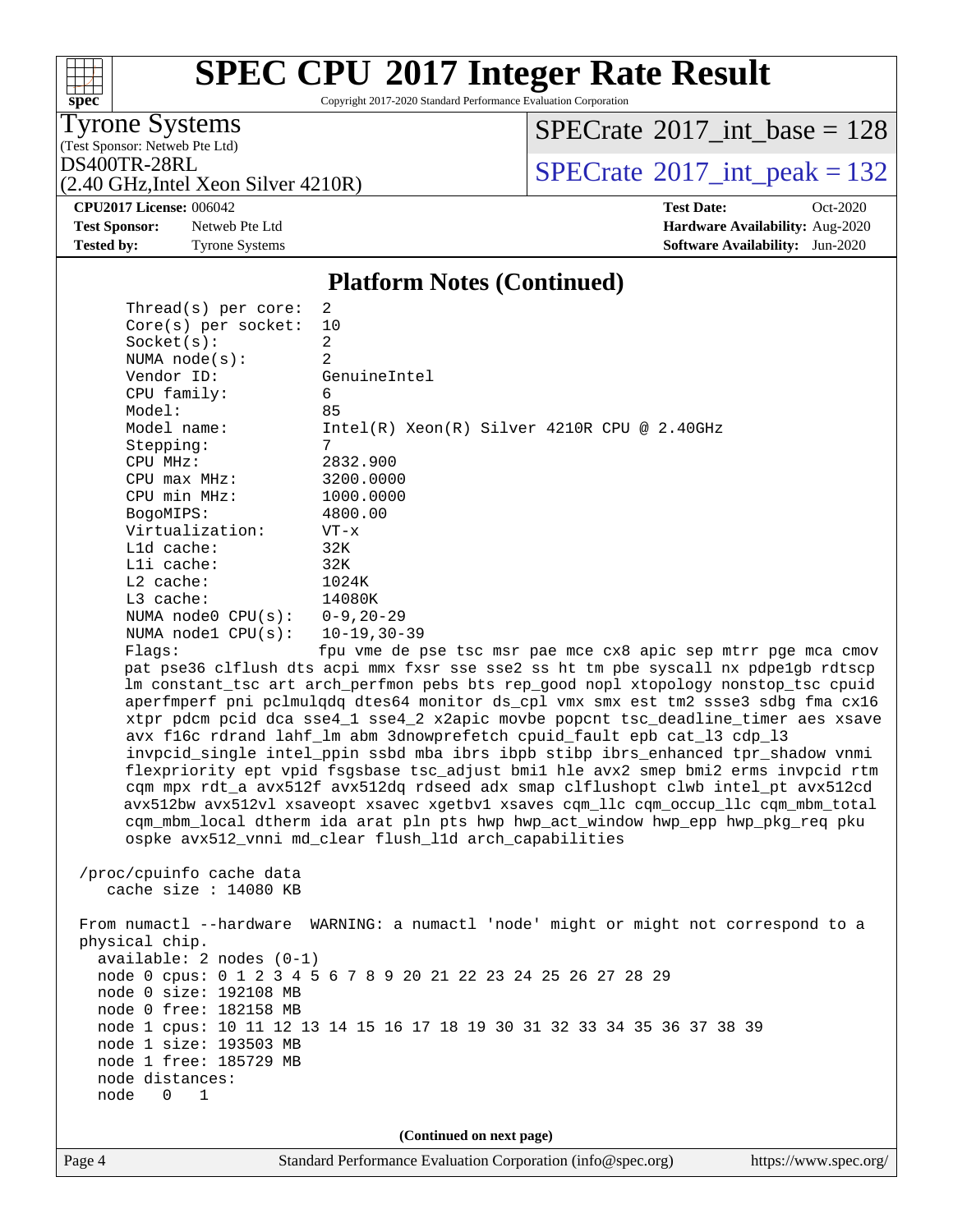| <b>SPEC CPU®2017 Integer Rate Result</b><br>Copyright 2017-2020 Standard Performance Evaluation Corporation                                                                                                                                                                                                                                                                                                                                                                                                                                                                                                                                                                                       |                                                                                                                                                                                                                                                                                         |
|---------------------------------------------------------------------------------------------------------------------------------------------------------------------------------------------------------------------------------------------------------------------------------------------------------------------------------------------------------------------------------------------------------------------------------------------------------------------------------------------------------------------------------------------------------------------------------------------------------------------------------------------------------------------------------------------------|-----------------------------------------------------------------------------------------------------------------------------------------------------------------------------------------------------------------------------------------------------------------------------------------|
| spec <sup>®</sup><br><b>Tyrone Systems</b><br>(Test Sponsor: Netweb Pte Ltd)                                                                                                                                                                                                                                                                                                                                                                                                                                                                                                                                                                                                                      | $SPECTate$ <sup>®</sup> 2017_int_base = 128                                                                                                                                                                                                                                             |
| DS400TR-28RL<br>(2.40 GHz, Intel Xeon Silver 4210R)                                                                                                                                                                                                                                                                                                                                                                                                                                                                                                                                                                                                                                               | $SPECTate$ <sup>®</sup> 2017_int_peak = 132                                                                                                                                                                                                                                             |
| <b>CPU2017 License: 006042</b><br><b>Test Sponsor:</b><br>Netweb Pte Ltd<br><b>Tested by:</b><br><b>Tyrone Systems</b>                                                                                                                                                                                                                                                                                                                                                                                                                                                                                                                                                                            | <b>Test Date:</b><br>Oct-2020<br>Hardware Availability: Aug-2020<br><b>Software Availability:</b> Jun-2020                                                                                                                                                                              |
| <b>Platform Notes (Continued)</b>                                                                                                                                                                                                                                                                                                                                                                                                                                                                                                                                                                                                                                                                 |                                                                                                                                                                                                                                                                                         |
| 0 :<br>10<br>21<br>1:<br>10<br>21                                                                                                                                                                                                                                                                                                                                                                                                                                                                                                                                                                                                                                                                 |                                                                                                                                                                                                                                                                                         |
| From /proc/meminfo<br>MemTotal:<br>394867024 kB<br>HugePages_Total:<br>0<br>Hugepagesize:<br>2048 kB                                                                                                                                                                                                                                                                                                                                                                                                                                                                                                                                                                                              |                                                                                                                                                                                                                                                                                         |
| From /etc/*release* /etc/*version*<br>centos-release: CentOS Linux release 8.2.2004 (Core)<br>centos-release-upstream: Derived from Red Hat Enterprise Linux 8.2 (Source)<br>os-release:<br>NAME="CentOS Linux"<br>VERSION="8 (Core)"<br>ID="centos"<br>ID_LIKE="rhel fedora"<br>VERSION_ID="8"<br>PLATFORM_ID="platform:el8"<br>PRETTY_NAME="CentOS Linux 8 (Core)"<br>ANSI_COLOR="0;31"<br>redhat-release: CentOS Linux release 8.2.2004 (Core)<br>system-release: CentOS Linux release 8.2.2004 (Core)<br>system-release-cpe: cpe:/o:centos:centos:8<br>uname $-a$ :<br>Linux localhost.localdomain 4.18.0-193.el8.x86_64 #1 SMP Fri May 8 10:59:10 UTC 2020<br>x86_64 x86_64 x86_64 GNU/Linux |                                                                                                                                                                                                                                                                                         |
| Kernel self-reported vulnerability status:                                                                                                                                                                                                                                                                                                                                                                                                                                                                                                                                                                                                                                                        |                                                                                                                                                                                                                                                                                         |
| itlb_multihit:<br>CVE-2018-3620 (L1 Terminal Fault):<br>Microarchitectural Data Sampling:<br>CVE-2017-5754 (Meltdown):<br>CVE-2018-3639 (Speculative Store Bypass): Mitigation: Speculative Store Bypass disabled<br>CVE-2017-5753 (Spectre variant 1):<br>$CVE-2017-5715$ (Spectre variant 2):<br>RSB filling<br>tsx_async_abort:<br>run-level 3 Sep 26 05:50<br>SPEC is set to: /home/cpu2017                                                                                                                                                                                                                                                                                                   | KVM: Mitigation: Split huge pages<br>Not affected<br>Not affected<br>Not affected<br>via prctl and seccomp<br>Mitigation: usercopy/swapgs barriers and __user<br>pointer sanitization<br>Mitigation: Enhanced IBRS, IBPB: conditional,<br>Mitigation: Clear CPU buffers; SMT vulnerable |
| Filesystem<br>Type Size Used Avail Use% Mounted on<br>/dev/mapper/cl-home xfs<br>72G 321G 19% / home<br>392G                                                                                                                                                                                                                                                                                                                                                                                                                                                                                                                                                                                      |                                                                                                                                                                                                                                                                                         |
| (Continued on next page)                                                                                                                                                                                                                                                                                                                                                                                                                                                                                                                                                                                                                                                                          |                                                                                                                                                                                                                                                                                         |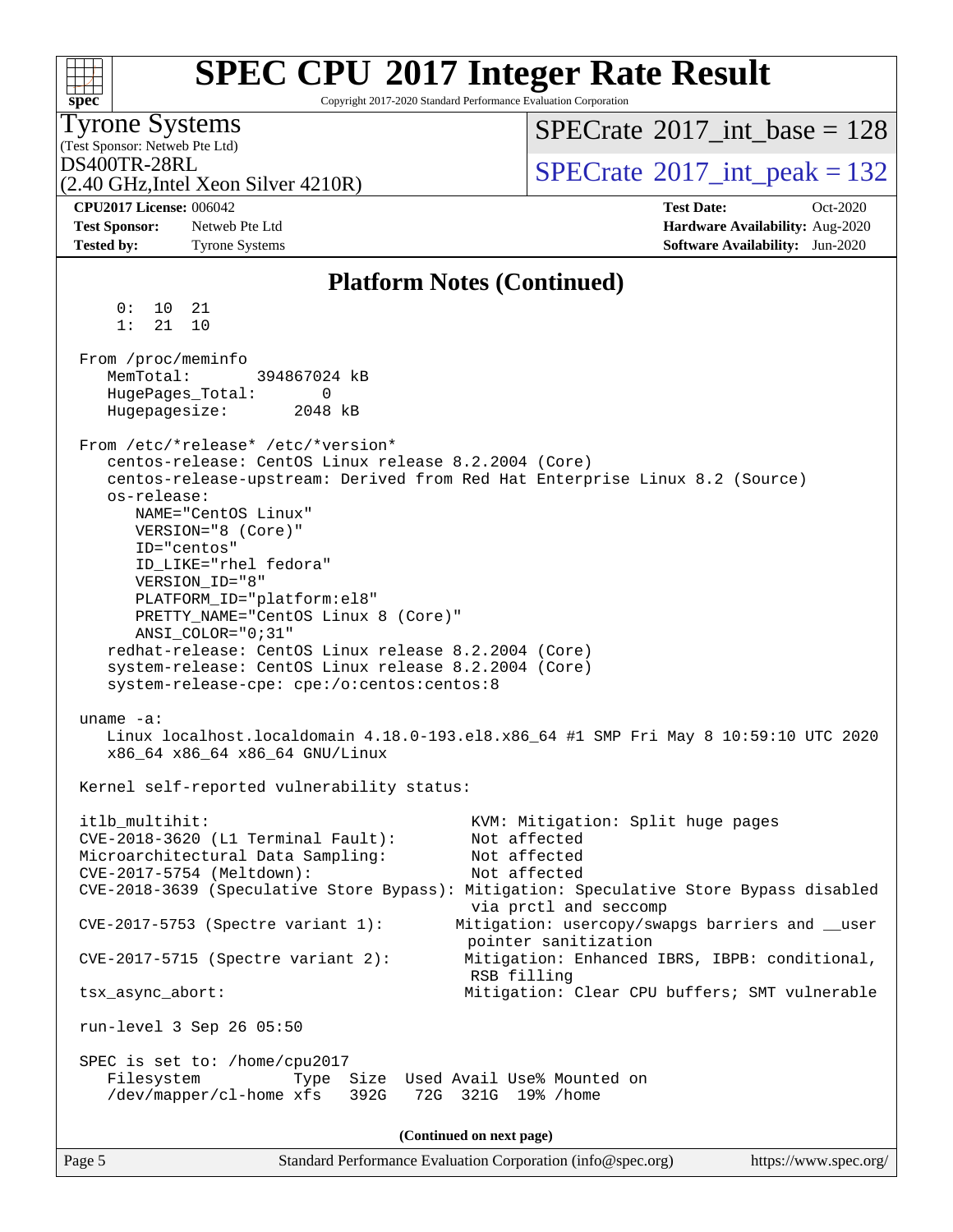Copyright 2017-2020 Standard Performance Evaluation Corporation

(Test Sponsor: Netweb Pte Ltd) Tyrone Systems

**[spec](http://www.spec.org/)**

 $+\!\!+\!\!$ 

 $SPECrate$ <sup>®</sup>[2017\\_int\\_base =](http://www.spec.org/auto/cpu2017/Docs/result-fields.html#SPECrate2017intbase) 128

(2.40 GHz,Intel Xeon Silver 4210R)

 $DS400TR-28RL$ <br> $(2.40 GHz$  Intel Year Silver 4210P)

**[Tested by:](http://www.spec.org/auto/cpu2017/Docs/result-fields.html#Testedby)** Tyrone Systems **[Software Availability:](http://www.spec.org/auto/cpu2017/Docs/result-fields.html#SoftwareAvailability)** Jun-2020

**[CPU2017 License:](http://www.spec.org/auto/cpu2017/Docs/result-fields.html#CPU2017License)** 006042 **[Test Date:](http://www.spec.org/auto/cpu2017/Docs/result-fields.html#TestDate)** Oct-2020 **[Test Sponsor:](http://www.spec.org/auto/cpu2017/Docs/result-fields.html#TestSponsor)** Netweb Pte Ltd **[Hardware Availability:](http://www.spec.org/auto/cpu2017/Docs/result-fields.html#HardwareAvailability)** Aug-2020

#### **[Platform Notes \(Continued\)](http://www.spec.org/auto/cpu2017/Docs/result-fields.html#PlatformNotes)**

 From /sys/devices/virtual/dmi/id BIOS: American Megatrends Inc. V8.102 06/09/2020 Vendor: Tyrone Systems Product: TP12XH-L2I Product Family: empty Serial: empty

 Additional information from dmidecode follows. WARNING: Use caution when you interpret this section. The 'dmidecode' program reads system data which is "intended to allow hardware to be accurately determined", but the intent may not be met, as there are frequent changes to hardware, firmware, and the "DMTF SMBIOS" standard.

Memory:

12x Samsung M393A4K40CB2-CVF 32 GB 2 rank 2933

(End of data from sysinfo program)

#### **[Compiler Version Notes](http://www.spec.org/auto/cpu2017/Docs/result-fields.html#CompilerVersionNotes)**

Page 6 Standard Performance Evaluation Corporation [\(info@spec.org\)](mailto:info@spec.org) <https://www.spec.org/> ==============================================================================  $C \qquad \qquad | \quad 502.\text{gcc\_r}(\text{peak})$ ------------------------------------------------------------------------------ Intel(R) C Compiler for applications running on IA-32, Version 2021.1 NextGen Build 20200304 Copyright (C) 1985-2020 Intel Corporation. All rights reserved. ------------------------------------------------------------------------------ ============================================================================== C | 500.perlbench\_r(base) 502.gcc\_r(base) 505.mcf\_r(base, peak) | 525.x264 $r(base, peak)$  557.xz $r(base)$ ------------------------------------------------------------------------------ Intel(R) C Compiler for applications running on Intel(R) 64, Version 2021.1 NextGen Build 20200304 Copyright (C) 1985-2020 Intel Corporation. All rights reserved. ------------------------------------------------------------------------------ ============================================================================== C | 500.perlbench\_r(peak) 557.xz\_r(peak) ------------------------------------------------------------------------------ Intel(R) C Intel(R) 64 Compiler for applications running on Intel(R)  $64$ , Version 19.1.1.217 Build 20200306 Copyright (C) 1985-2020 Intel Corporation. All rights reserved. ------------------------------------------------------------------------------ ============================================================================== C |  $502 \text{ qcc r}$ (peak) **(Continued on next page)**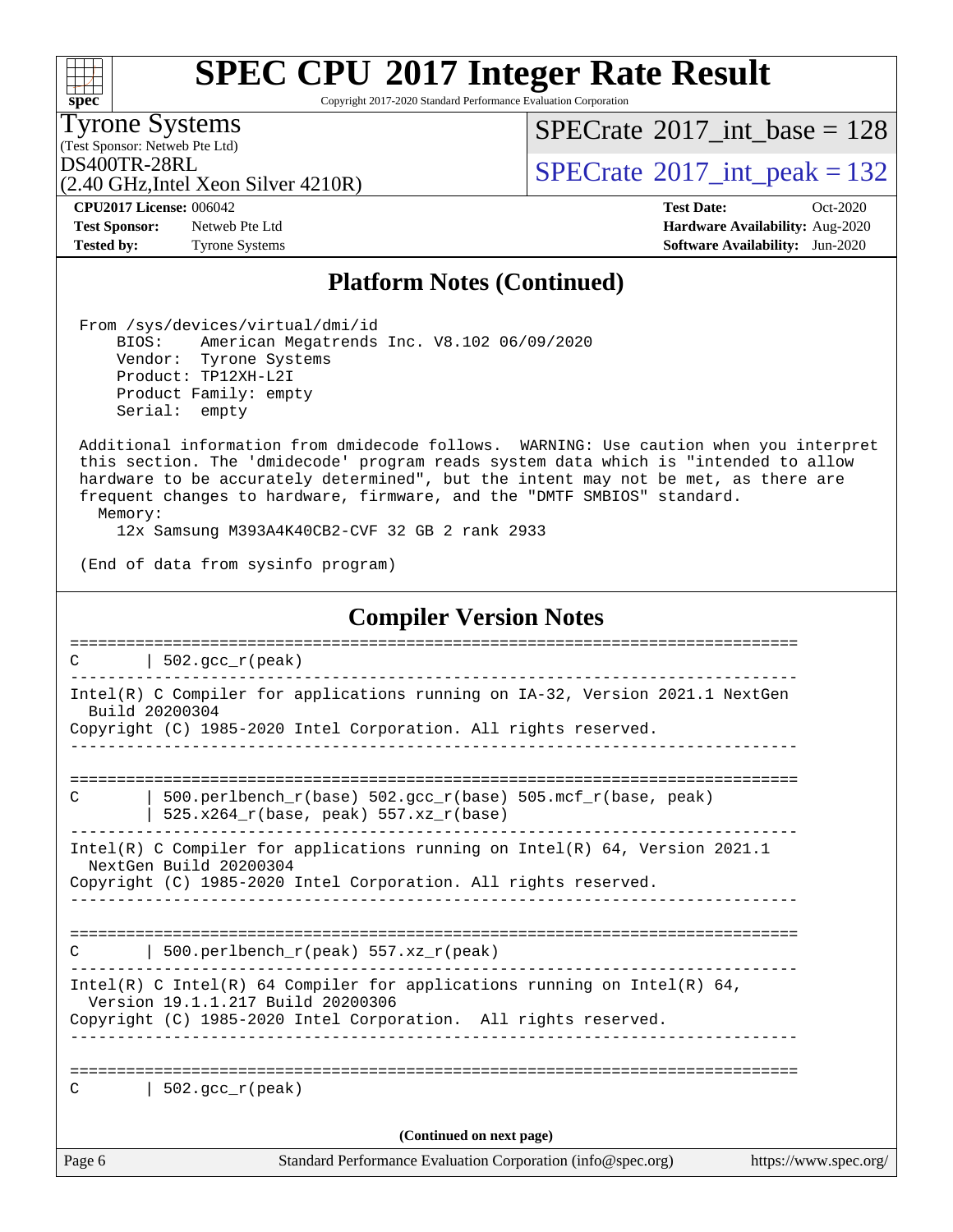| S.<br>e<br>П<br>L. |  |  |  |  |  |
|--------------------|--|--|--|--|--|

Copyright 2017-2020 Standard Performance Evaluation Corporation

(Test Sponsor: Netweb Pte Ltd) Tyrone Systems

 $SPECrate$ <sup>®</sup>[2017\\_int\\_base =](http://www.spec.org/auto/cpu2017/Docs/result-fields.html#SPECrate2017intbase) 128

(2.40 GHz,Intel Xeon Silver 4210R)

 $DS400TR-28RL$ <br>(2.40 GHz Intel Xeon Silver 4210R)  $SPECrate^{\circ}2017\_int\_peak = 132$  $SPECrate^{\circ}2017\_int\_peak = 132$ 

**[CPU2017 License:](http://www.spec.org/auto/cpu2017/Docs/result-fields.html#CPU2017License)** 006042 **[Test Date:](http://www.spec.org/auto/cpu2017/Docs/result-fields.html#TestDate)** Oct-2020 **[Test Sponsor:](http://www.spec.org/auto/cpu2017/Docs/result-fields.html#TestSponsor)** Netweb Pte Ltd **[Hardware Availability:](http://www.spec.org/auto/cpu2017/Docs/result-fields.html#HardwareAvailability)** Aug-2020 **[Tested by:](http://www.spec.org/auto/cpu2017/Docs/result-fields.html#Testedby)** Tyrone Systems **[Software Availability:](http://www.spec.org/auto/cpu2017/Docs/result-fields.html#SoftwareAvailability)** Jun-2020

#### **[Compiler Version Notes \(Continued\)](http://www.spec.org/auto/cpu2017/Docs/result-fields.html#CompilerVersionNotes)**

| Page 7 | Standard Performance Evaluation Corporation (info@spec.org)                                                                                                                      | https://www.spec.org/ |
|--------|----------------------------------------------------------------------------------------------------------------------------------------------------------------------------------|-----------------------|
|        | (Continued on next page)                                                                                                                                                         |                       |
|        | Intel(R) C Intel(R) 64 Compiler for applications running on Intel(R) 64,<br>Version 19.1.1.217 Build 20200306<br>Copyright (C) 1985-2020 Intel Corporation. All rights reserved. |                       |
| C      | 500.perlbench_r(peak) 557.xz_r(peak)                                                                                                                                             |                       |
|        | Intel(R) C Compiler for applications running on $Intel(R) 64$ , Version 2021.1<br>NextGen Build 20200304<br>Copyright (C) 1985-2020 Intel Corporation. All rights reserved.      |                       |
| C      | 500.perlbench_r(base) 502.gcc_r(base) 505.mcf_r(base, peak)<br>525.x264_r(base, peak) 557.xz_r(base)                                                                             |                       |
|        | Intel(R) C Compiler for applications running on IA-32, Version 2021.1 NextGen<br>Build 20200304<br>Copyright (C) 1985-2020 Intel Corporation. All rights reserved.               |                       |
| C      | $\vert$ 502.gcc_r(peak)                                                                                                                                                          |                       |
|        | Intel(R) C Intel(R) 64 Compiler for applications running on Intel(R) 64,<br>Version 19.1.1.217 Build 20200306<br>Copyright (C) 1985-2020 Intel Corporation. All rights reserved. |                       |
| C      | $500.perlbench_r(peak) 557. xz_r(peak)$                                                                                                                                          |                       |
|        | Intel(R) C Compiler for applications running on $Intel(R) 64$ , Version 2021.1<br>NextGen Build 20200304<br>Copyright (C) 1985-2020 Intel Corporation. All rights reserved.      |                       |
| C      | 500.perlbench_r(base) 502.gcc_r(base) 505.mcf_r(base, peak)<br>$525.x264_r(base, peak) 557.xz_r(base)$                                                                           |                       |
|        |                                                                                                                                                                                  |                       |
|        | Intel(R) C Compiler for applications running on IA-32, Version 2021.1 NextGen<br>Build 20200304<br>Copyright (C) 1985-2020 Intel Corporation. All rights reserved.               |                       |
|        |                                                                                                                                                                                  |                       |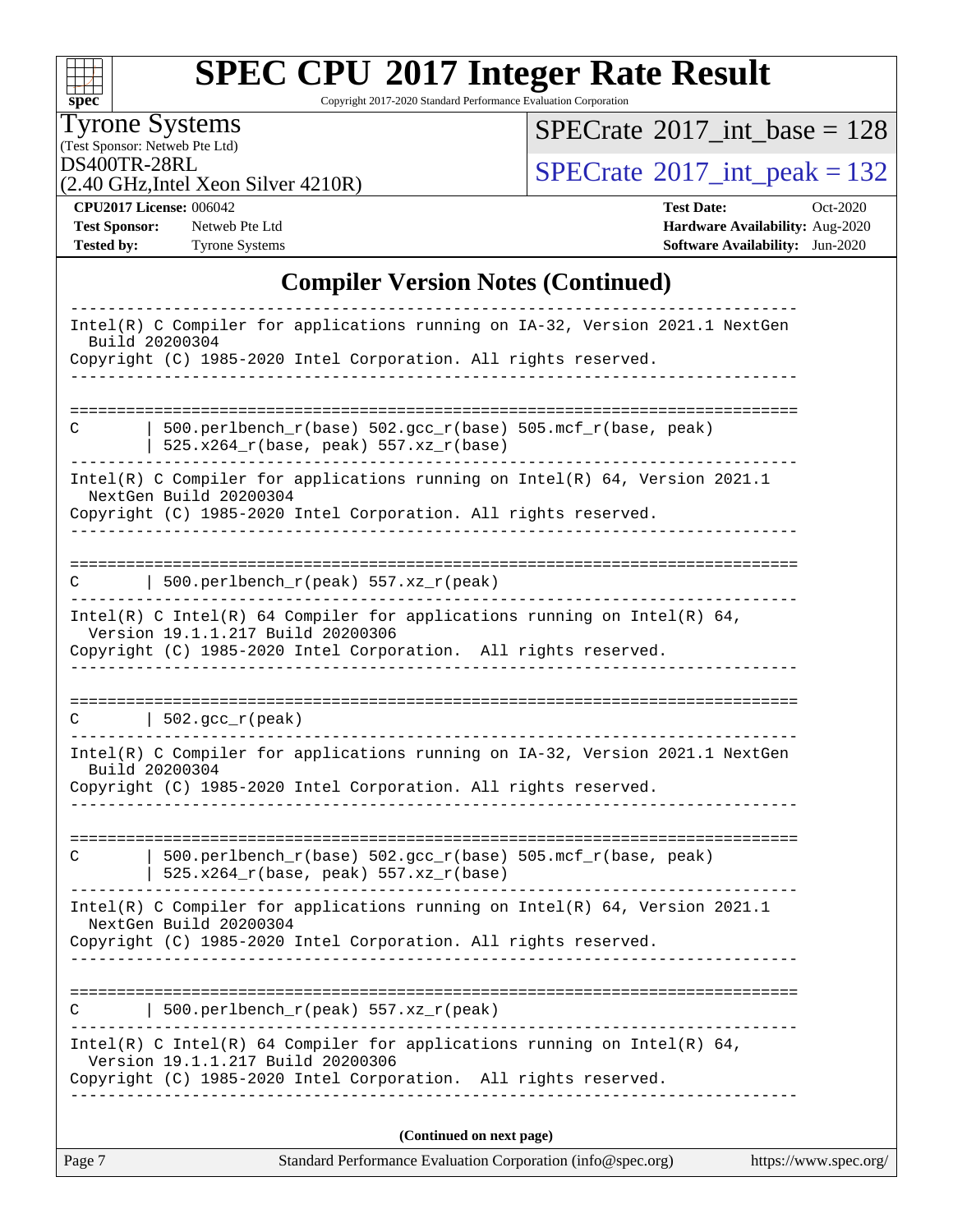| S.<br>æ<br>П<br>L. |  |  |  |  |  |
|--------------------|--|--|--|--|--|

Copyright 2017-2020 Standard Performance Evaluation Corporation

(Test Sponsor: Netweb Pte Ltd) Tyrone Systems

 $SPECTate@2017_int\_base = 128$ 

(2.40 GHz,Intel Xeon Silver 4210R)

 $DS400TR-28RL$ <br> $\alpha$  40 GHz Intel Year Silver 4210R)

**[CPU2017 License:](http://www.spec.org/auto/cpu2017/Docs/result-fields.html#CPU2017License)** 006042 **[Test Date:](http://www.spec.org/auto/cpu2017/Docs/result-fields.html#TestDate)** Oct-2020 **[Test Sponsor:](http://www.spec.org/auto/cpu2017/Docs/result-fields.html#TestSponsor)** Netweb Pte Ltd **[Hardware Availability:](http://www.spec.org/auto/cpu2017/Docs/result-fields.html#HardwareAvailability)** Aug-2020 **[Tested by:](http://www.spec.org/auto/cpu2017/Docs/result-fields.html#Testedby)** Tyrone Systems **[Software Availability:](http://www.spec.org/auto/cpu2017/Docs/result-fields.html#SoftwareAvailability)** Jun-2020

### **[Compiler Version Notes \(Continued\)](http://www.spec.org/auto/cpu2017/Docs/result-fields.html#CompilerVersionNotes)**

============================================================================== C++ | 520.omnetpp\_r(base, peak) 523.xalancbmk\_r(base, peak) | 531.deepsjeng\_r(base, peak) 541.leela\_r(base, peak) ------------------------------------------------------------------------------ Intel(R) C++ Compiler for applications running on Intel(R) 64, Version 2021.1 NextGen Build 20200304 Copyright (C) 1985-2020 Intel Corporation. All rights reserved. ------------------------------------------------------------------------------ ============================================================================== Fortran | 548.exchange2\_r(base, peak) ------------------------------------------------------------------------------ Intel(R) Fortran Intel(R) 64 Compiler for applications running on Intel(R) 64, Version 19.1.1.217 Build 20200306 Copyright (C) 1985-2020 Intel Corporation. All rights reserved. ------------------------------------------------------------------------------

### **[Base Compiler Invocation](http://www.spec.org/auto/cpu2017/Docs/result-fields.html#BaseCompilerInvocation)**

[C benchmarks](http://www.spec.org/auto/cpu2017/Docs/result-fields.html#Cbenchmarks):  $i$ cc

[C++ benchmarks:](http://www.spec.org/auto/cpu2017/Docs/result-fields.html#CXXbenchmarks) [icpc](http://www.spec.org/cpu2017/results/res2020q4/cpu2017-20201012-24152.flags.html#user_CXXbase_intel_icpc_c510b6838c7f56d33e37e94d029a35b4a7bccf4766a728ee175e80a419847e808290a9b78be685c44ab727ea267ec2f070ec5dc83b407c0218cded6866a35d07)

[Fortran benchmarks](http://www.spec.org/auto/cpu2017/Docs/result-fields.html#Fortranbenchmarks): [ifort](http://www.spec.org/cpu2017/results/res2020q4/cpu2017-20201012-24152.flags.html#user_FCbase_intel_ifort_8111460550e3ca792625aed983ce982f94888b8b503583aa7ba2b8303487b4d8a21a13e7191a45c5fd58ff318f48f9492884d4413fa793fd88dd292cad7027ca)

### **[Base Portability Flags](http://www.spec.org/auto/cpu2017/Docs/result-fields.html#BasePortabilityFlags)**

 500.perlbench\_r: [-DSPEC\\_LP64](http://www.spec.org/cpu2017/results/res2020q4/cpu2017-20201012-24152.flags.html#b500.perlbench_r_basePORTABILITY_DSPEC_LP64) [-DSPEC\\_LINUX\\_X64](http://www.spec.org/cpu2017/results/res2020q4/cpu2017-20201012-24152.flags.html#b500.perlbench_r_baseCPORTABILITY_DSPEC_LINUX_X64) 502.gcc\_r: [-DSPEC\\_LP64](http://www.spec.org/cpu2017/results/res2020q4/cpu2017-20201012-24152.flags.html#suite_basePORTABILITY502_gcc_r_DSPEC_LP64) 505.mcf\_r: [-DSPEC\\_LP64](http://www.spec.org/cpu2017/results/res2020q4/cpu2017-20201012-24152.flags.html#suite_basePORTABILITY505_mcf_r_DSPEC_LP64) 520.omnetpp\_r: [-DSPEC\\_LP64](http://www.spec.org/cpu2017/results/res2020q4/cpu2017-20201012-24152.flags.html#suite_basePORTABILITY520_omnetpp_r_DSPEC_LP64) 523.xalancbmk\_r: [-DSPEC\\_LP64](http://www.spec.org/cpu2017/results/res2020q4/cpu2017-20201012-24152.flags.html#suite_basePORTABILITY523_xalancbmk_r_DSPEC_LP64) [-DSPEC\\_LINUX](http://www.spec.org/cpu2017/results/res2020q4/cpu2017-20201012-24152.flags.html#b523.xalancbmk_r_baseCXXPORTABILITY_DSPEC_LINUX) 525.x264\_r: [-DSPEC\\_LP64](http://www.spec.org/cpu2017/results/res2020q4/cpu2017-20201012-24152.flags.html#suite_basePORTABILITY525_x264_r_DSPEC_LP64) 531.deepsjeng\_r: [-DSPEC\\_LP64](http://www.spec.org/cpu2017/results/res2020q4/cpu2017-20201012-24152.flags.html#suite_basePORTABILITY531_deepsjeng_r_DSPEC_LP64) 541.leela\_r: [-DSPEC\\_LP64](http://www.spec.org/cpu2017/results/res2020q4/cpu2017-20201012-24152.flags.html#suite_basePORTABILITY541_leela_r_DSPEC_LP64) 548.exchange2\_r: [-DSPEC\\_LP64](http://www.spec.org/cpu2017/results/res2020q4/cpu2017-20201012-24152.flags.html#suite_basePORTABILITY548_exchange2_r_DSPEC_LP64) 557.xz\_r: [-DSPEC\\_LP64](http://www.spec.org/cpu2017/results/res2020q4/cpu2017-20201012-24152.flags.html#suite_basePORTABILITY557_xz_r_DSPEC_LP64)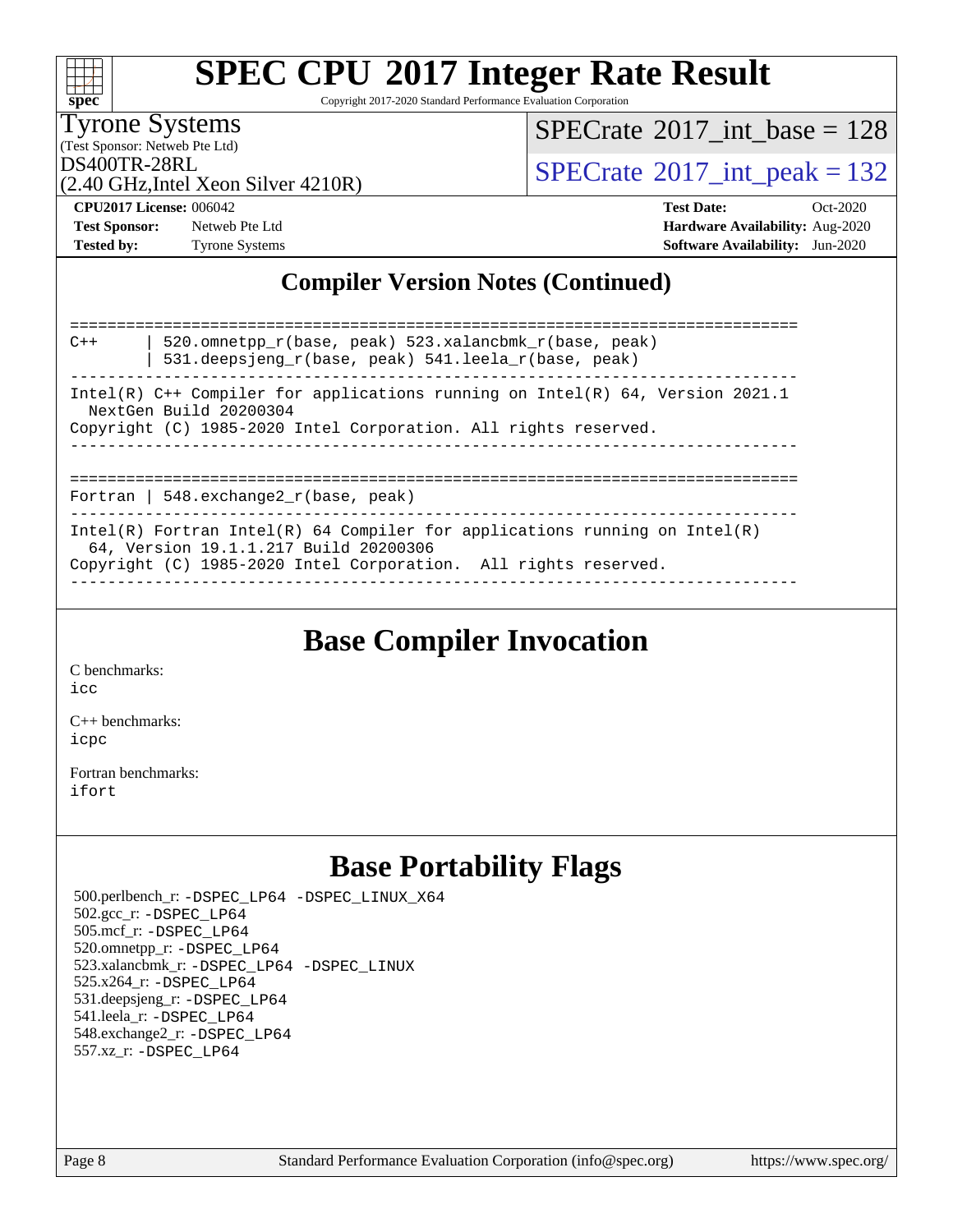Copyright 2017-2020 Standard Performance Evaluation Corporation

(Test Sponsor: Netweb Pte Ltd) Tyrone Systems

**[spec](http://www.spec.org/)**

 $SPECTate$ <sup>®</sup>[2017\\_int\\_base =](http://www.spec.org/auto/cpu2017/Docs/result-fields.html#SPECrate2017intbase) 128

(2.40 GHz,Intel Xeon Silver 4210R)

 $DS400TR-28RL$ <br> $(2.40 GHz<sub>1</sub>1<sub>2</sub>1<sub>2</sub>)<sub>2</sub>1<sub>2</sub>1<sub>2</sub>1<sub>2</sub>)<sub>2</sub>1<sub>2</sub>1<sub>2</sub>1<sub>2</sub>1<sub>2</sub>1<sub>2</sub>)<sub>2</sub>1<sub>2</sub>1<sub>2</sub>1<sub>2</sub>1<sub>2</sub>1<sub>2</sub>1<sub>2</sub>1<sub>2</sub>1<sub>2</sub>1<sub>2</sub>1<sub>2</sub>1<sub>2</sub>1<sub>2</sub>$ 

**[Test Sponsor:](http://www.spec.org/auto/cpu2017/Docs/result-fields.html#TestSponsor)** Netweb Pte Ltd **[Hardware Availability:](http://www.spec.org/auto/cpu2017/Docs/result-fields.html#HardwareAvailability)** Aug-2020 **[Tested by:](http://www.spec.org/auto/cpu2017/Docs/result-fields.html#Testedby)** Tyrone Systems **[Software Availability:](http://www.spec.org/auto/cpu2017/Docs/result-fields.html#SoftwareAvailability)** Jun-2020

**[CPU2017 License:](http://www.spec.org/auto/cpu2017/Docs/result-fields.html#CPU2017License)** 006042 **[Test Date:](http://www.spec.org/auto/cpu2017/Docs/result-fields.html#TestDate)** Oct-2020

### **[Base Optimization Flags](http://www.spec.org/auto/cpu2017/Docs/result-fields.html#BaseOptimizationFlags)**

#### [C benchmarks:](http://www.spec.org/auto/cpu2017/Docs/result-fields.html#Cbenchmarks)

[-m64](http://www.spec.org/cpu2017/results/res2020q4/cpu2017-20201012-24152.flags.html#user_CCbase_m64-icc) [-qnextgen](http://www.spec.org/cpu2017/results/res2020q4/cpu2017-20201012-24152.flags.html#user_CCbase_f-qnextgen) [-std=c11](http://www.spec.org/cpu2017/results/res2020q4/cpu2017-20201012-24152.flags.html#user_CCbase_std-icc-std_0e1c27790398a4642dfca32ffe6c27b5796f9c2d2676156f2e42c9c44eaad0c049b1cdb667a270c34d979996257aeb8fc440bfb01818dbc9357bd9d174cb8524) [-Wl,-plugin-opt=-x86-branches-within-32B-boundaries](http://www.spec.org/cpu2017/results/res2020q4/cpu2017-20201012-24152.flags.html#user_CCbase_f-x86-branches-within-32B-boundaries_0098b4e4317ae60947b7b728078a624952a08ac37a3c797dfb4ffeb399e0c61a9dd0f2f44ce917e9361fb9076ccb15e7824594512dd315205382d84209e912f3) [-Wl,-z,muldefs](http://www.spec.org/cpu2017/results/res2020q4/cpu2017-20201012-24152.flags.html#user_CCbase_link_force_multiple1_b4cbdb97b34bdee9ceefcfe54f4c8ea74255f0b02a4b23e853cdb0e18eb4525ac79b5a88067c842dd0ee6996c24547a27a4b99331201badda8798ef8a743f577) [-xCORE-AVX512](http://www.spec.org/cpu2017/results/res2020q4/cpu2017-20201012-24152.flags.html#user_CCbase_f-xCORE-AVX512) [-O3](http://www.spec.org/cpu2017/results/res2020q4/cpu2017-20201012-24152.flags.html#user_CCbase_f-O3) [-ffast-math](http://www.spec.org/cpu2017/results/res2020q4/cpu2017-20201012-24152.flags.html#user_CCbase_f-ffast-math) [-flto](http://www.spec.org/cpu2017/results/res2020q4/cpu2017-20201012-24152.flags.html#user_CCbase_f-flto) [-mfpmath=sse](http://www.spec.org/cpu2017/results/res2020q4/cpu2017-20201012-24152.flags.html#user_CCbase_f-mfpmath_70eb8fac26bde974f8ab713bc9086c5621c0b8d2f6c86f38af0bd7062540daf19db5f3a066d8c6684be05d84c9b6322eb3b5be6619d967835195b93d6c02afa1) [-funroll-loops](http://www.spec.org/cpu2017/results/res2020q4/cpu2017-20201012-24152.flags.html#user_CCbase_f-funroll-loops) [-fuse-ld=gold](http://www.spec.org/cpu2017/results/res2020q4/cpu2017-20201012-24152.flags.html#user_CCbase_f-fuse-ld_920b3586e2b8c6e0748b9c84fa9b744736ba725a32cab14ad8f3d4ad28eecb2f59d1144823d2e17006539a88734fe1fc08fc3035f7676166309105a78aaabc32) [-qopt-mem-layout-trans=4](http://www.spec.org/cpu2017/results/res2020q4/cpu2017-20201012-24152.flags.html#user_CCbase_f-qopt-mem-layout-trans_fa39e755916c150a61361b7846f310bcdf6f04e385ef281cadf3647acec3f0ae266d1a1d22d972a7087a248fd4e6ca390a3634700869573d231a252c784941a8) [-L/usr/local/IntelCompiler19/compilers\\_and\\_libraries\\_2020.1.217/linux/compiler/lib/intel64\\_lin](http://www.spec.org/cpu2017/results/res2020q4/cpu2017-20201012-24152.flags.html#user_CCbase_linkpath_2cb6f503891ebf8baee7515f4e7d4ec1217444d1d05903cc0091ac4158de400651d2b2313a9fa414cb8a8f0e16ab029634f5c6db340f400369c190d4db8a54a0) [-lqkmalloc](http://www.spec.org/cpu2017/results/res2020q4/cpu2017-20201012-24152.flags.html#user_CCbase_qkmalloc_link_lib_79a818439969f771c6bc311cfd333c00fc099dad35c030f5aab9dda831713d2015205805422f83de8875488a2991c0a156aaa600e1f9138f8fc37004abc96dc5) [C++ benchmarks:](http://www.spec.org/auto/cpu2017/Docs/result-fields.html#CXXbenchmarks) [-m64](http://www.spec.org/cpu2017/results/res2020q4/cpu2017-20201012-24152.flags.html#user_CXXbase_m64-icc) [-qnextgen](http://www.spec.org/cpu2017/results/res2020q4/cpu2017-20201012-24152.flags.html#user_CXXbase_f-qnextgen) [-Wl,-plugin-opt=-x86-branches-within-32B-boundaries](http://www.spec.org/cpu2017/results/res2020q4/cpu2017-20201012-24152.flags.html#user_CXXbase_f-x86-branches-within-32B-boundaries_0098b4e4317ae60947b7b728078a624952a08ac37a3c797dfb4ffeb399e0c61a9dd0f2f44ce917e9361fb9076ccb15e7824594512dd315205382d84209e912f3) [-Wl,-z,muldefs](http://www.spec.org/cpu2017/results/res2020q4/cpu2017-20201012-24152.flags.html#user_CXXbase_link_force_multiple1_b4cbdb97b34bdee9ceefcfe54f4c8ea74255f0b02a4b23e853cdb0e18eb4525ac79b5a88067c842dd0ee6996c24547a27a4b99331201badda8798ef8a743f577) [-xCORE-AVX512](http://www.spec.org/cpu2017/results/res2020q4/cpu2017-20201012-24152.flags.html#user_CXXbase_f-xCORE-AVX512) [-O3](http://www.spec.org/cpu2017/results/res2020q4/cpu2017-20201012-24152.flags.html#user_CXXbase_f-O3) [-ffast-math](http://www.spec.org/cpu2017/results/res2020q4/cpu2017-20201012-24152.flags.html#user_CXXbase_f-ffast-math) [-flto](http://www.spec.org/cpu2017/results/res2020q4/cpu2017-20201012-24152.flags.html#user_CXXbase_f-flto) [-mfpmath=sse](http://www.spec.org/cpu2017/results/res2020q4/cpu2017-20201012-24152.flags.html#user_CXXbase_f-mfpmath_70eb8fac26bde974f8ab713bc9086c5621c0b8d2f6c86f38af0bd7062540daf19db5f3a066d8c6684be05d84c9b6322eb3b5be6619d967835195b93d6c02afa1) [-funroll-loops](http://www.spec.org/cpu2017/results/res2020q4/cpu2017-20201012-24152.flags.html#user_CXXbase_f-funroll-loops) [-fuse-ld=gold](http://www.spec.org/cpu2017/results/res2020q4/cpu2017-20201012-24152.flags.html#user_CXXbase_f-fuse-ld_920b3586e2b8c6e0748b9c84fa9b744736ba725a32cab14ad8f3d4ad28eecb2f59d1144823d2e17006539a88734fe1fc08fc3035f7676166309105a78aaabc32) [-qopt-mem-layout-trans=4](http://www.spec.org/cpu2017/results/res2020q4/cpu2017-20201012-24152.flags.html#user_CXXbase_f-qopt-mem-layout-trans_fa39e755916c150a61361b7846f310bcdf6f04e385ef281cadf3647acec3f0ae266d1a1d22d972a7087a248fd4e6ca390a3634700869573d231a252c784941a8) [-L/usr/local/IntelCompiler19/compilers\\_and\\_libraries\\_2020.1.217/linux/compiler/lib/intel64\\_lin](http://www.spec.org/cpu2017/results/res2020q4/cpu2017-20201012-24152.flags.html#user_CXXbase_linkpath_2cb6f503891ebf8baee7515f4e7d4ec1217444d1d05903cc0091ac4158de400651d2b2313a9fa414cb8a8f0e16ab029634f5c6db340f400369c190d4db8a54a0) [-lqkmalloc](http://www.spec.org/cpu2017/results/res2020q4/cpu2017-20201012-24152.flags.html#user_CXXbase_qkmalloc_link_lib_79a818439969f771c6bc311cfd333c00fc099dad35c030f5aab9dda831713d2015205805422f83de8875488a2991c0a156aaa600e1f9138f8fc37004abc96dc5) [Fortran benchmarks](http://www.spec.org/auto/cpu2017/Docs/result-fields.html#Fortranbenchmarks):

| -m64 -Wl,-plugin-opt=-x86-branches-within-32B-boundaries -Wl,-z, muldefs |
|--------------------------------------------------------------------------|
| -xCORE-AVX512 -03 -ipo -no-prec-div -qopt-mem-layout-trans=4             |
| -nostandard-realloc-lhs -align array32byte -auto                         |
| $\blacksquare$                                                           |

[-mbranches-within-32B-boundaries](http://www.spec.org/cpu2017/results/res2020q4/cpu2017-20201012-24152.flags.html#user_FCbase_f-mbranches-within-32B-boundaries)

| -L/usr/local/IntelCompiler19/compilers_and_libraries_2020.1.217/linux/compiler/lib/intel64_lin |  |  |  |  |
|------------------------------------------------------------------------------------------------|--|--|--|--|
| -lakmalloc                                                                                     |  |  |  |  |

### **[Peak Compiler Invocation](http://www.spec.org/auto/cpu2017/Docs/result-fields.html#PeakCompilerInvocation)**

[C benchmarks](http://www.spec.org/auto/cpu2017/Docs/result-fields.html#Cbenchmarks): [icc](http://www.spec.org/cpu2017/results/res2020q4/cpu2017-20201012-24152.flags.html#user_CCpeak_intel_icc_66fc1ee009f7361af1fbd72ca7dcefbb700085f36577c54f309893dd4ec40d12360134090235512931783d35fd58c0460139e722d5067c5574d8eaf2b3e37e92)

| $C_{++}$ benchmarks: |  |
|----------------------|--|
| icpc                 |  |

[Fortran benchmarks](http://www.spec.org/auto/cpu2017/Docs/result-fields.html#Fortranbenchmarks): [ifort](http://www.spec.org/cpu2017/results/res2020q4/cpu2017-20201012-24152.flags.html#user_FCpeak_intel_ifort_8111460550e3ca792625aed983ce982f94888b8b503583aa7ba2b8303487b4d8a21a13e7191a45c5fd58ff318f48f9492884d4413fa793fd88dd292cad7027ca)

### **[Peak Portability Flags](http://www.spec.org/auto/cpu2017/Docs/result-fields.html#PeakPortabilityFlags)**

 500.perlbench\_r: [-DSPEC\\_LP64](http://www.spec.org/cpu2017/results/res2020q4/cpu2017-20201012-24152.flags.html#b500.perlbench_r_peakPORTABILITY_DSPEC_LP64) [-DSPEC\\_LINUX\\_X64](http://www.spec.org/cpu2017/results/res2020q4/cpu2017-20201012-24152.flags.html#b500.perlbench_r_peakCPORTABILITY_DSPEC_LINUX_X64) 502.gcc\_r: [-D\\_FILE\\_OFFSET\\_BITS=64](http://www.spec.org/cpu2017/results/res2020q4/cpu2017-20201012-24152.flags.html#user_peakPORTABILITY502_gcc_r_file_offset_bits_64_5ae949a99b284ddf4e95728d47cb0843d81b2eb0e18bdfe74bbf0f61d0b064f4bda2f10ea5eb90e1dcab0e84dbc592acfc5018bc955c18609f94ddb8d550002c) 505.mcf\_r: [-DSPEC\\_LP64](http://www.spec.org/cpu2017/results/res2020q4/cpu2017-20201012-24152.flags.html#suite_peakPORTABILITY505_mcf_r_DSPEC_LP64) 520.omnetpp\_r: [-DSPEC\\_LP64](http://www.spec.org/cpu2017/results/res2020q4/cpu2017-20201012-24152.flags.html#suite_peakPORTABILITY520_omnetpp_r_DSPEC_LP64) 523.xalancbmk\_r: [-DSPEC\\_LP64](http://www.spec.org/cpu2017/results/res2020q4/cpu2017-20201012-24152.flags.html#suite_peakPORTABILITY523_xalancbmk_r_DSPEC_LP64) [-DSPEC\\_LINUX](http://www.spec.org/cpu2017/results/res2020q4/cpu2017-20201012-24152.flags.html#b523.xalancbmk_r_peakCXXPORTABILITY_DSPEC_LINUX)

**(Continued on next page)**

Page 9 Standard Performance Evaluation Corporation [\(info@spec.org\)](mailto:info@spec.org) <https://www.spec.org/>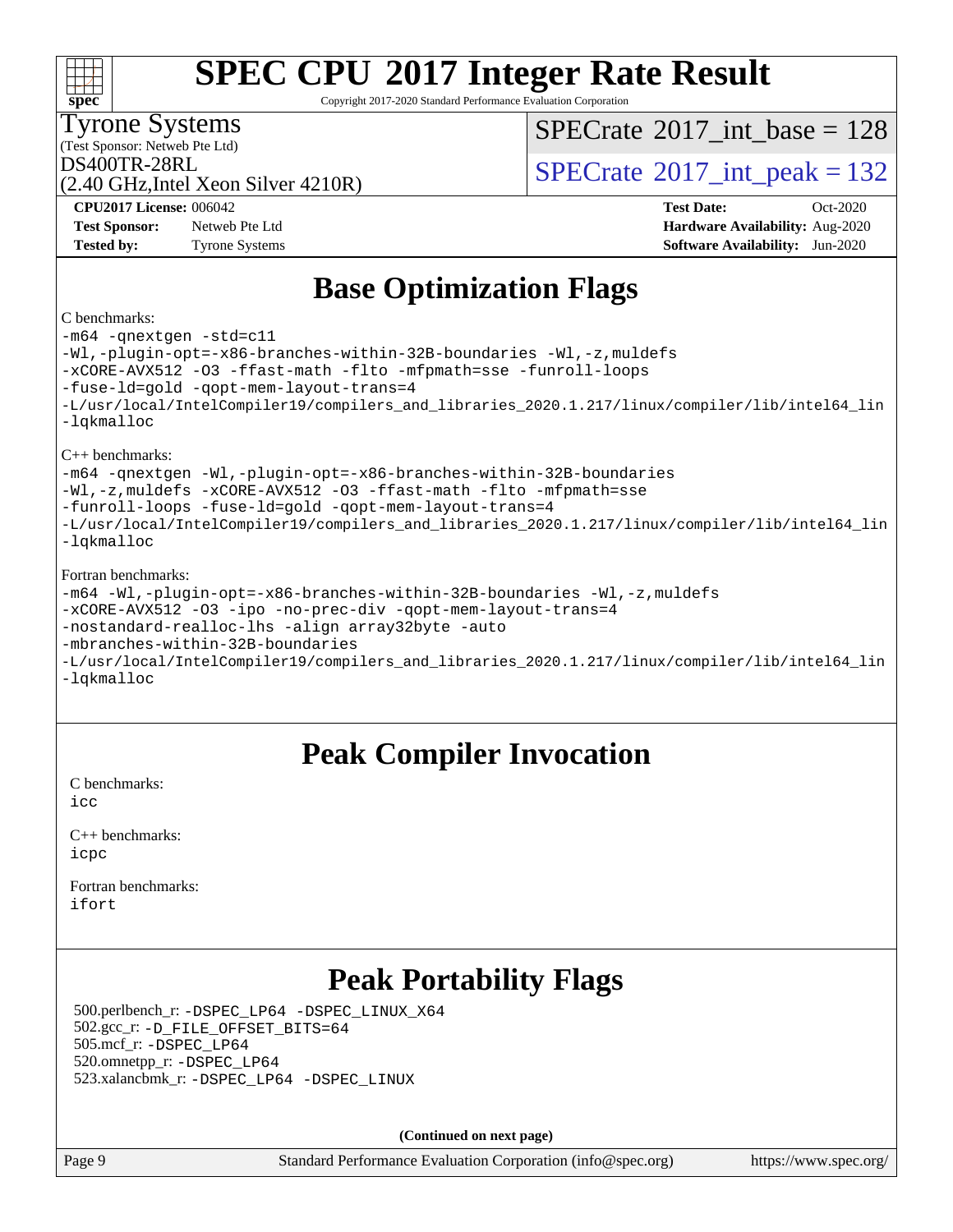

Copyright 2017-2020 Standard Performance Evaluation Corporation

(Test Sponsor: Netweb Pte Ltd) Tyrone Systems

 $SPECTate$ <sup>®</sup>[2017\\_int\\_base =](http://www.spec.org/auto/cpu2017/Docs/result-fields.html#SPECrate2017intbase) 128

(2.40 GHz,Intel Xeon Silver 4210R)

 $DS400TR-28RL$ <br> $(2.40 GHz)$  Intel Year Silver 4210R)

**[Test Sponsor:](http://www.spec.org/auto/cpu2017/Docs/result-fields.html#TestSponsor)** Netweb Pte Ltd **[Hardware Availability:](http://www.spec.org/auto/cpu2017/Docs/result-fields.html#HardwareAvailability)** Aug-2020 **[Tested by:](http://www.spec.org/auto/cpu2017/Docs/result-fields.html#Testedby)** Tyrone Systems **[Software Availability:](http://www.spec.org/auto/cpu2017/Docs/result-fields.html#SoftwareAvailability)** Jun-2020

**[CPU2017 License:](http://www.spec.org/auto/cpu2017/Docs/result-fields.html#CPU2017License)** 006042 **[Test Date:](http://www.spec.org/auto/cpu2017/Docs/result-fields.html#TestDate)** Oct-2020

### **[Peak Portability Flags \(Continued\)](http://www.spec.org/auto/cpu2017/Docs/result-fields.html#PeakPortabilityFlags)**

 525.x264\_r: [-DSPEC\\_LP64](http://www.spec.org/cpu2017/results/res2020q4/cpu2017-20201012-24152.flags.html#suite_peakPORTABILITY525_x264_r_DSPEC_LP64) 531.deepsjeng\_r: [-DSPEC\\_LP64](http://www.spec.org/cpu2017/results/res2020q4/cpu2017-20201012-24152.flags.html#suite_peakPORTABILITY531_deepsjeng_r_DSPEC_LP64) 541.leela\_r: [-DSPEC\\_LP64](http://www.spec.org/cpu2017/results/res2020q4/cpu2017-20201012-24152.flags.html#suite_peakPORTABILITY541_leela_r_DSPEC_LP64) 548.exchange2\_r: [-DSPEC\\_LP64](http://www.spec.org/cpu2017/results/res2020q4/cpu2017-20201012-24152.flags.html#suite_peakPORTABILITY548_exchange2_r_DSPEC_LP64) 557.xz\_r: [-DSPEC\\_LP64](http://www.spec.org/cpu2017/results/res2020q4/cpu2017-20201012-24152.flags.html#suite_peakPORTABILITY557_xz_r_DSPEC_LP64)

### **[Peak Optimization Flags](http://www.spec.org/auto/cpu2017/Docs/result-fields.html#PeakOptimizationFlags)**

[C benchmarks](http://www.spec.org/auto/cpu2017/Docs/result-fields.html#Cbenchmarks):

```
Page 10 Standard Performance Evaluation Corporation (info@spec.org) https://www.spec.org/
  500.perlbench_r: -Wl,-z,muldefs -prof-gen(pass 1) -prof-use(pass 2)
-xCORE-AVX512 -ipo -O3 -no-prec-div
-qopt-mem-layout-trans=4 -fno-strict-overflow
-mbranches-within-32B-boundaries
-L/usr/local/IntelCompiler19/compilers_and_libraries_2020.1.217/linux/compiler/lib/intel64_lin
-lqkmalloc
  502.gcc_r: -m32
-L/usr/local/IntelCompiler19/compilers_and_libraries_2020.1.217/linux/compiler/lib/ia32_lin
-std=gnu89
-Wl,-plugin-opt=-x86-branches-within-32B-boundaries
-Wl,-z,muldefs -fprofile-generate(pass 1)
-fprofile-use=default.profdata(pass 2) -xCORE-AVX512 -flto
-Ofast(pass 1) -O3 -ffast-math -qnextgen -fuse-ld=gold
-qopt-mem-layout-trans=4 -L/usr/local/je5.0.1-32/lib
-ljemalloc
  505.mcf_r: basepeak = yes
  525.x264_r: -m64 -qnextgen -std=c11
-Wl,-plugin-opt=-x86-branches-within-32B-boundaries
-Wl,-z,muldefs -xCORE-AVX512 -flto -O3 -ffast-math
-fuse-ld=gold -qopt-mem-layout-trans=4 -fno-alias
-L/usr/local/IntelCompiler19/compilers_and_libraries_2020.1.217/linux/compiler/lib/intel64_lin
-lqkmalloc
  557.xz_r: -Wl,-z,muldefs -xCORE-AVX512 -ipo -O3 -no-prec-div
-qopt-mem-layout-trans=4 -mbranches-within-32B-boundaries
-L/usr/local/IntelCompiler19/compilers_and_libraries_2020.1.217/linux/compiler/lib/intel64_lin
-lqkmalloc
C++ benchmarks: 
                                      (Continued on next page)
```